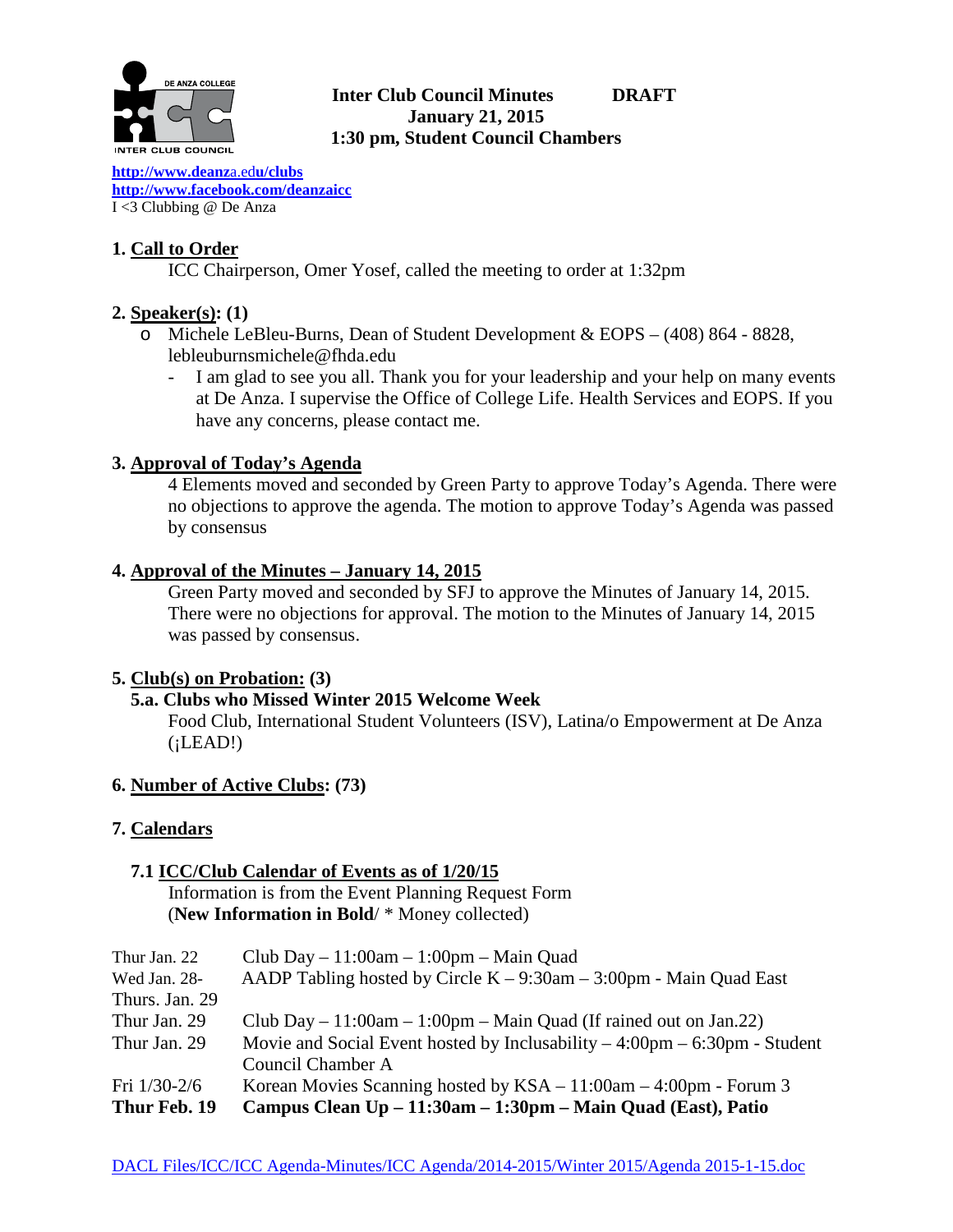### **7.2 DASB Calendar of Events as of 1/20/15**

 **Information** is from the Event Planning Request Form (**New Information in Bold**/ \* Money collected)

Thur Jan. 29 Movie Night – 7:00pm – 9:30pm – Student Council Chamber A **Thur Feb. 19 Lunar New Year Lion Dance Performance – 11:30am – 1:00pm – Patio**

### **8. ICC/Club Account Balance Status (New Information in Bold) (As of 1/13/15)**

| <b>Club/ICC Allocation Account</b>     | $(\#41 - 54730)$ | \$6,980.00  |
|----------------------------------------|------------------|-------------|
| <b>ICC Allocation-New Club Account</b> | $(#41-54720)$    | \$1,200.00  |
| <b>ICC Emergency Relief Account</b>    | $(#44-4289)$     | \$3,078.30  |
| <b>ICC Events Award Account</b>        | $(\#41 - 54600)$ | \$9,100.00  |
| <b>ICC</b> Inactive Hold               | $(#44-4300)$     | \$6,647.04  |
| <b>ICC Scholarship Account</b>         | $(#44-4310)$     | \$10,634.65 |
| <b>ICC</b>                             | $(#44-4320)$     | \$2,750.87  |

#### **9. Business**

### **9.1 Flea Market Concessions for February**

- o Auto Tech: We were awarded 3 months ago. Rained out 2 months in a row. We still owe \$600 for a successful food drive held earlier.
- o APASL: We need money for APA heritage month in May! Help us to get the concession stand! APA Heritage Month
- o CCPC: We are low in Budget. Also we are going to have cultural show.
- o IYF: Our organization has an event in June called "Haiti English Camp", where volunteers from all over the world come and teach English and deliver hope/motivation to Haitian students. There will be about 1-,000 Haitian students in this program and 100 volunteers have to walk 2 hours to and from the school, 4 hours per day. Since the massive earthquake back in 2010, Haiti is very lacking. So, our club is going to run a drive to support Haitian volunteers, where we collect bicycles, solar power generators, water bottles with filtering systems, and other electrical systems needed for the camp. We will also fundraise and try to gain funds in order to acquire supplies for a successful event. Though we are collecting supplies, our goal is to leave a lasting impact and hope in the hearts of the Haitian students.

 Ballot Results: Auto: 10, APASL: 9, CCPC: 5, IYF: 25 Congratulations to IYF! ETC's concession starts at 8:00AM and IYF's concession starts at 8:30AM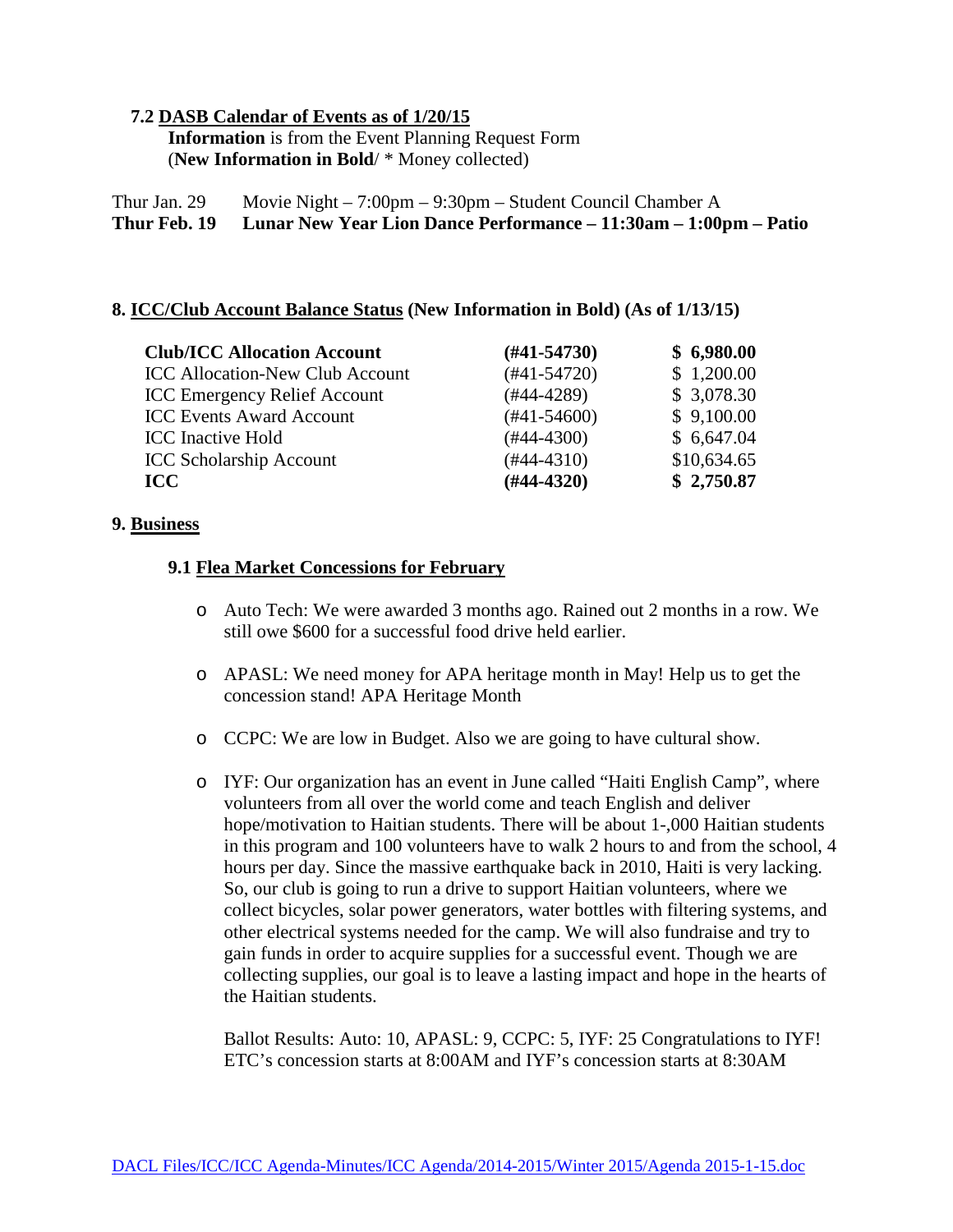### **9.2 ICC Finance Code**

Green Party moved and seconded by T-Tennis to approve ICC Financial Code changes. Economics Club moved and seconded by Saltworks Christian Fellowship to end discussion. There were no objections to approve the motion. The motion to approve the ICC Financial Code changes was passed by consensus.

Article VI ICC EMERGENCY RELIEF FUND / 1.

Major disasters or tragedies or **support for** a Non Profit Community Organization **who has a 501C** may be funded up to \$500.00 from the ICC Emergency Relief Fund. There is a limit of \$500.00 per specific disaster, tragedy or **support for a** Non Profit Community **Organization** support that clubs may request per fiscal year (July 1-June 30).

### **9.3 ICC Code Updates**

4 Elements moved and seconded by Ultimate Layout to approve the ICC Code change with the amended change of Article X CLUB BROBATION to CLUB PROBATION. Green Party moved and seconded by DECA to end discussion. There was an objection to approve the motion. A vote of 43 Yes and 0 No. The motion to approve the ICC Code changes was passed by majority vote.

# **Change ICC Chair to ICC Chairperson throughout ICC Code**

Article II MEMBERSHIP AND DUTIES / SECTION 1. ICC Officers / B. / 6. There will be a limit of **three** two terms serving **in the** as any ICC. Chair.

Article II MEMBERSHIP AND DUTIES / SECTION 1. ICC Officers / Update for all ICC Chairs. Submit weekly ICC Officer's report due by 5 pm on Monday **or by 5pm on Friday if Monday is a holiday** before ICC Meeting on Wednesday.

Article II MEMBERSHIP AND DUTIES / SECTION 1. ICC Officers / D. An ICC Agenda Meeting, ICC Officer's Meeting, ICC Meeting,

Campus Center Board Meeting, ICC Office Hour, ICC Officer's Report (due by 5pm on Monday **or**

**Friday by 5 pm if Monday is a holiday**), moving & returning the ICC Tent within one working day before and after the Flea Market to the loading dock or storage room, turning in the requisition within one working day of the approved ICC Minutes for the transfer of funds for Club Awards

Article II MEMBERSHIP AND DUTIES / SECTION 1. ICC Officers / D. ICC Officers Retreat, Club Expo or ICC sponsored event.

Article II MEMBERSHIP AND DUTIES / SECTION 2. ICC Representatives / A. / 2. A club officer listed on the current club Officer Roster may serve as the ICC Representative except if **they are** he/she is a DASB Senate Member or Student Trustee.

Article II MEMBERSHIP AND DUTIES / SECTION 3. Club / B. / 3.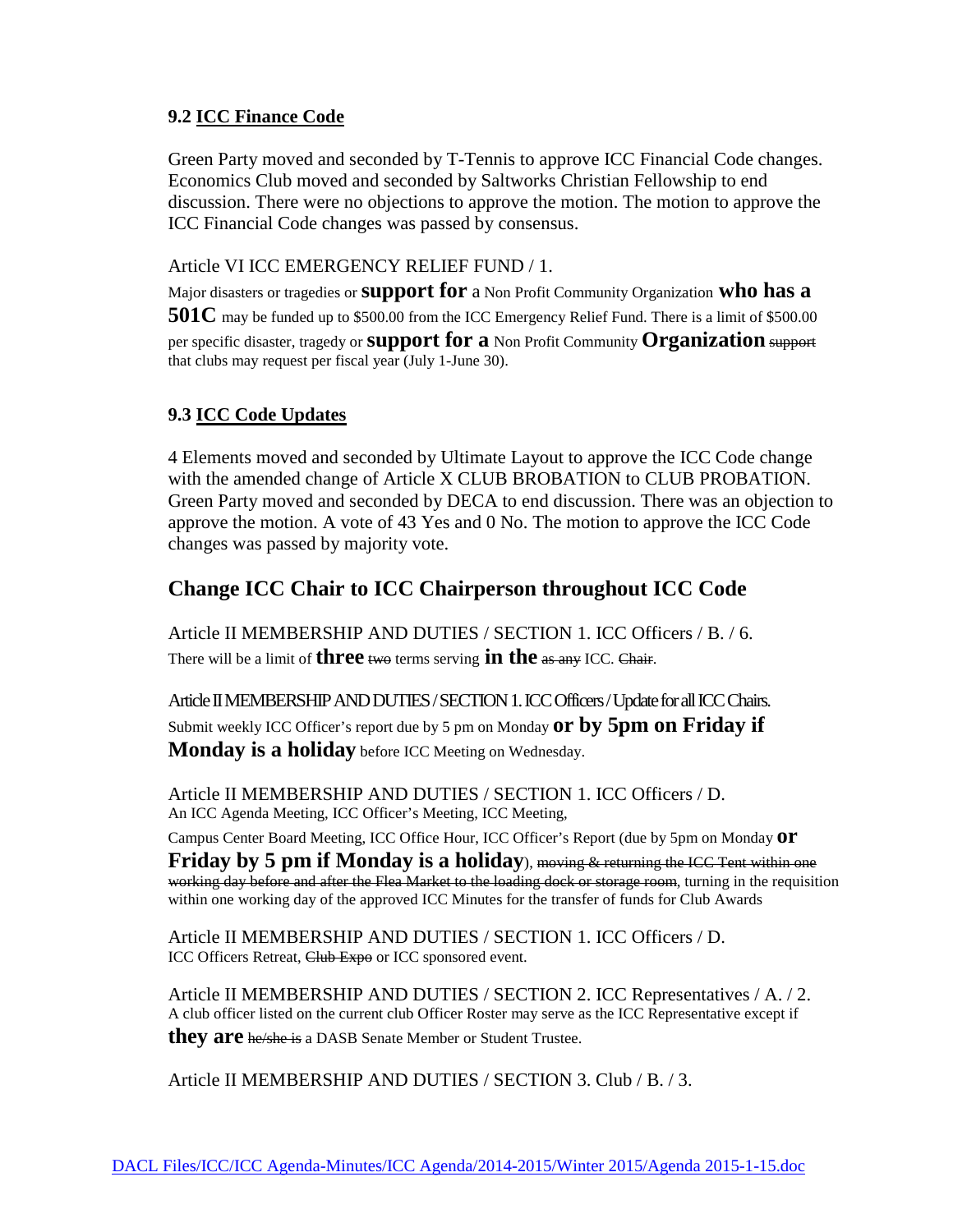One of the designated officers with signature responsibility must attend the ICC Financial Club

Officers' Orientation Meeting **in the fall and spring** once per quarter, unless the designated officer is a  $2<sup>nd</sup>$  year officer in the same club and already attended the ICC Club Officers' Orientation. If a club misses the orientation then the club will be put on probation. A designated officer must have a meeting with either an ICC Officer or ICC Advisor within two weeks or the club will become inactive.

#### Article II MEMBERSHIP AND DUTIES / SECTION 3. Club / B. / 8. / a.

If a club finds that it must be absent for any Club Day, they must **Email an** submit a letter of explanation to the ICC Advisor in care of the Office of College Life five (5) days prior to Club Day **Only one (1) time during the academic year**. Failure to do so will result in two (2) weeks probation.

Article II MEMBERSHIP AND DUTIES / SECTION 4. Club Officers / A. / 2. There must be at least three (3) officers **(President or Co-President, Vice President, Treasurer)** designated for the purpose of signature authorization for financial transactions

Article II MEMBERSHIP AND DUTIES / SECTION 4. Club Officers / A. / 4. There must be at least four (4) **different** De Anza students serving as officers.

Article III MEETINGS / SECTION 1. ICC Meeting / A. Regular meetings of the ICC shall be held not less than twice per month during the academic year, except for **the first month of fall quarter and** the month of finals.

Article III MEETINGS / SECTION 2. ICC Officers' Meeting / B. / 7. Determine if weather status for outside ICC Events (i.e. Club Day, Club Expo, etc) should be postponed until the next week or cancelled.

Article IV EVENTS / SECTION 2. Club Events / A. Clubs should submit Event Planning Forms and Club Budget requests for events at least one (1) month in

advance. Events may not be considered unless forms are submitted at least **ten (10)** fifteen (15) working days in advance.

Article V CLUB AWARDS / B. Clubs not on trial or probation are eligible for club awards. Clubs must be present at the ICC End of the Quarter Reception to be eligible for the club award drawing.

Article V CLUB AWARDS / C.

Clubs must be present at the ICC Meeting **or Fall/Winter/Spring Finale Receptions**for Club event **award**-drawing.

Article VII ELECTIONS / Section 1. ICC Officers / B. / 1.

The election of the ICC Officers shall be held during the **Sixth**  $(6^{th})$  Seventh ( $7^{th}$ ) week, **and** Eighth  $(8<sup>th</sup>)$  and Ninth  $(9<sup>th</sup>)$  Week if needed in the Winter Quarter. Applications for position shall be due no later than the Sixth  $(6^{th})$ -Tuesday **Monday** of the Winter quarter by 4:300 pm **for** in order that the Office of

College Life **to confirm** verifies the eligibility of the candidates. The candidates name will be announced at the ICC Meeting sixth  $(6<sup>th</sup>)$  Wednesday of the Winter quarter before elections.

Article VII ELECTIONS / Section 1. ICC Officers / B. / 3.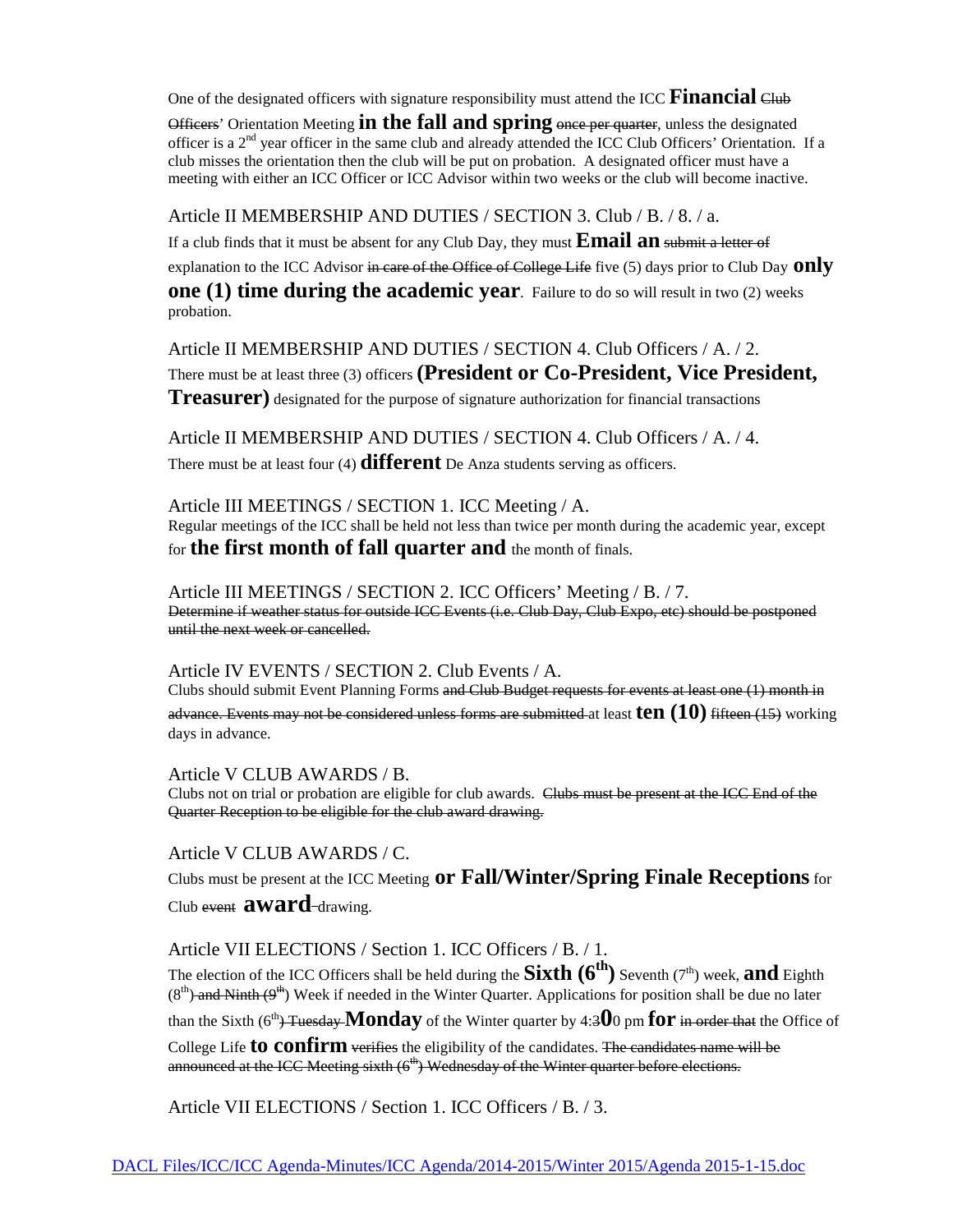ICC Officers shall be elected by a **quorum** majority vote of active ICC Representatives present at that ICC Meeting. In the event that there are three (3) or more candidates and no one person receives a

**quorum** majority of votes then the top two (2) candidates will participate in a run-off election. New officers will be sworn in upon completion of elections at the tenth  $(10<sup>th</sup>)$  week of the Winter Quarter.

Article VII ELECTIONS / Section 2. Club Constitution Approval

Every prospective club must have ten (10) De Anza club members who have current DASB cards, club advisor(s) and a club constitution. A club rep must present their club's constitution to the ICC Agenda Meeting no later than the **Sixth**  $(6^{th})$   $\varphi^{th}$  week of Fall, Winter and Spring quarter.

Article VII ELECTIONS / Section 3. Trial Period / F.

New Clubs will need to a have 4-7 club officers, **10 club members and a club** 

**constitution** and a Club Advisor.

Article VII ELECTIONS / Section 4. Active Status / B.

The ICC Chairs may approve to allocate the funds from the Inactive Club Hold Fund of an inactive club

**within one year** to a new club if the purpose/goals are similar.

#### Article X CLUB PROBATION / Section 1. Probation / A.

Club Probation is the penalty for a club not following the requirements of the ICC. A Club will be put on probation for missing Welcome Week, Club Day, ICC/Club Financial Orientation, missing four (4) ICC Meetings, not having current Club Financial Roster, not returning ICC equipment, not having club elections

by the sixth week of spring quarter, or for violations of ICC Mutual Respect Article VI, **or damaging** 

### **De Anza property**.

### **9.4 Club Day – Thursday, January 22, 2015.**

Raisa Hernandez, ICC Chair of Programs reminded clubs to blow up balloons from 9:00am – 10:30am. Check in at ICC Tent at 10:30am – 11:15am.ICC Group Photo at 1:00pm and clean-up area and check out with the ICC folks in the hot pink t-shirts. Also there are still time slots for Club Performances.

### **9.5 Chalking on De Anza Property**

Omer Yosef, ICC Chairperson asked for any ideas of chalking on the De Anza properties to be shared at the Campus Center Board. If you have an idea, please email it to La Donna's email (**[ICCAdvisor@deanza.edu\)](mailto:ICCAdvisor@deanza.edu)**

### **9.6 I <3 Clubbing @ De Anza, Slide Show**

Joyce Lin, ICC Chair of Marketing showed us the "I <3 Clubbing" photos taken by many different clubs in the Fall, 2014.

### **9.7 Welcome Week Drawing 4@\$50**

The Welcome Week drawing for 4@\$50 was held.

Congratulations to Cheer and Dance, ETC, K-Pop Dance Club and Ultimate Layout for winning \$50 for your club!!!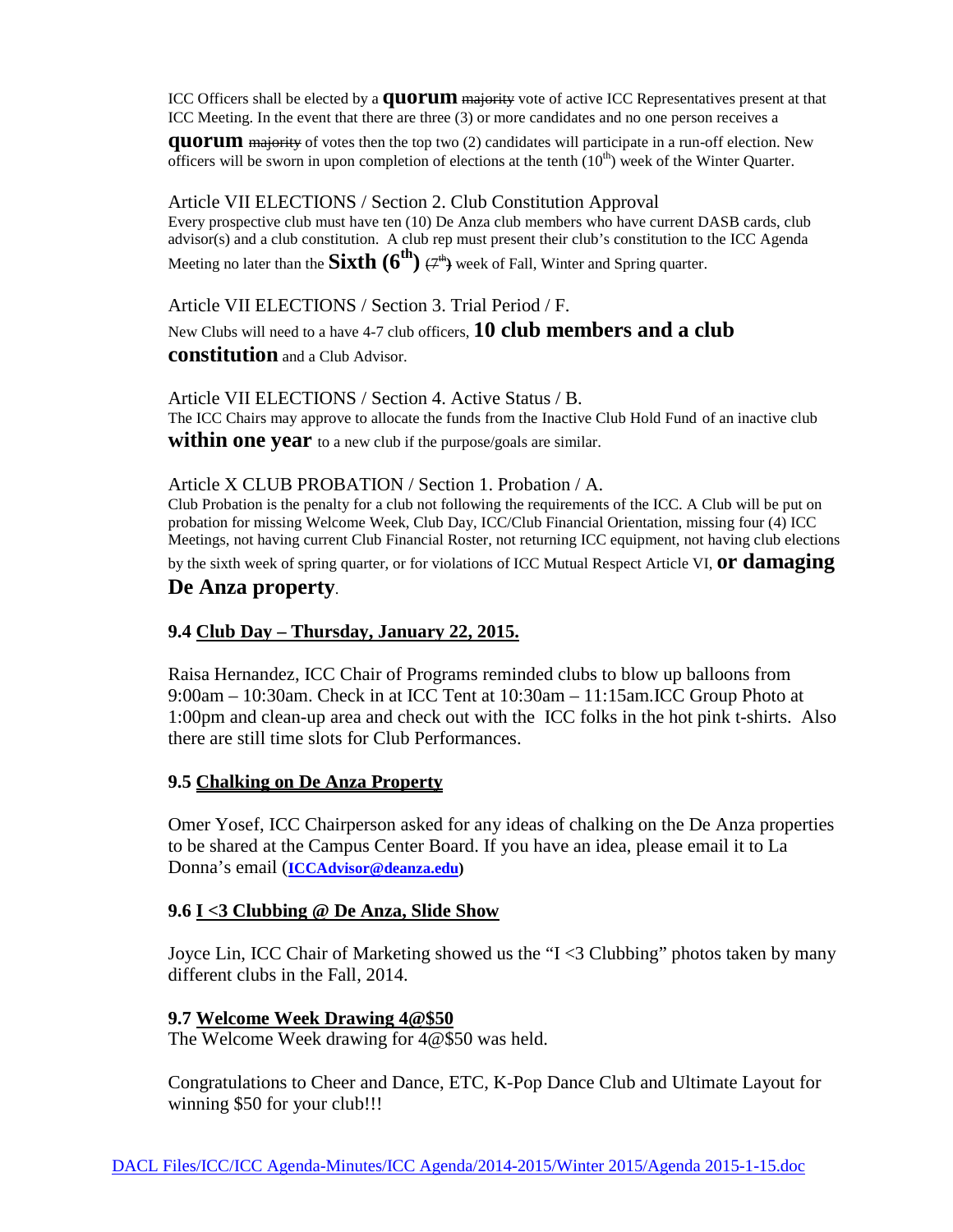### **9.8 Club Karaoke Drawing 2@\$50**

The Club Karaoke drawing for 2@\$50 was held for the following clubs that participated: 4 Elements Hip Hop, De Anza Network, Green Party, DECA, InterVarsity Christian Fellowship, Psychology

Congratulations to De Anza Network and DECA for winning \$50 for your club!!!

## **10. Reports:**

ICC Chairperson: Omer Yosef

- 1. Hey Guys! Club Day will be awesome, but y'all know that.
- 2. Clean up the Club Room!!

ICC Chair of Finance: Simon Siu

- 1. Club Day is on this Thursday.
- 2. If your club wants to request money for club activities, please come to the ICC Agenda Meeting at 1:30pm next Monday.
- 3. I will be transferring ISA's unused money from #41-54335-4013 of #3.19 to ICC/Club Allocations #41-54730.

ICC Chair of Programs: Raisa Hernandez

- 1. Thank You for participating at Club Karaoke Day!!!!
- 2. Club Day tomorrow 11-1:00PM at the MAIN QUAD!
- 3. Flea Market Concession Bid for February is on January 21

ICC Chair of Marketing: Joyce Lin

- 1. Come early for Club Day on Thursday to get a good spot. Each club can get up to 10 balloons from the ICC. However, a club has to send two people to the storage room (located next to the EOPS office) to blow up the balloons at 9:00 AM.
- 2. Join the ICC Facebook, clubs can advertise themselves on our Facebook.
- 3. We'll be wearing the cute pink shirts tomorrow. Look for the pink shirts for help and questions.

DASB Liaison: Rhea Goveas

1. Come and see what your student government is doing at today's senate meeting! It will be at 3:30 pm in student council chambers A.

ICC Advisor, La Donna Yumori-Kaku

1. ICC will fund one club banner for up to \$150 per academic year – A club needs to fill out the ICC Budget Form in the # 1 slot in the Black Literature Rack located outside the Student Accounts Office and College Life Office. The form needs to be signed by 2 club officers and the club advisor and a copy of the Club's Account # 44 needs to be attached. Also, the ICC Officers need to see Club Banner design. Size usually  $-3$  ft by 10 ft or could be shorter 3 ft by 6 ft if club is using it for table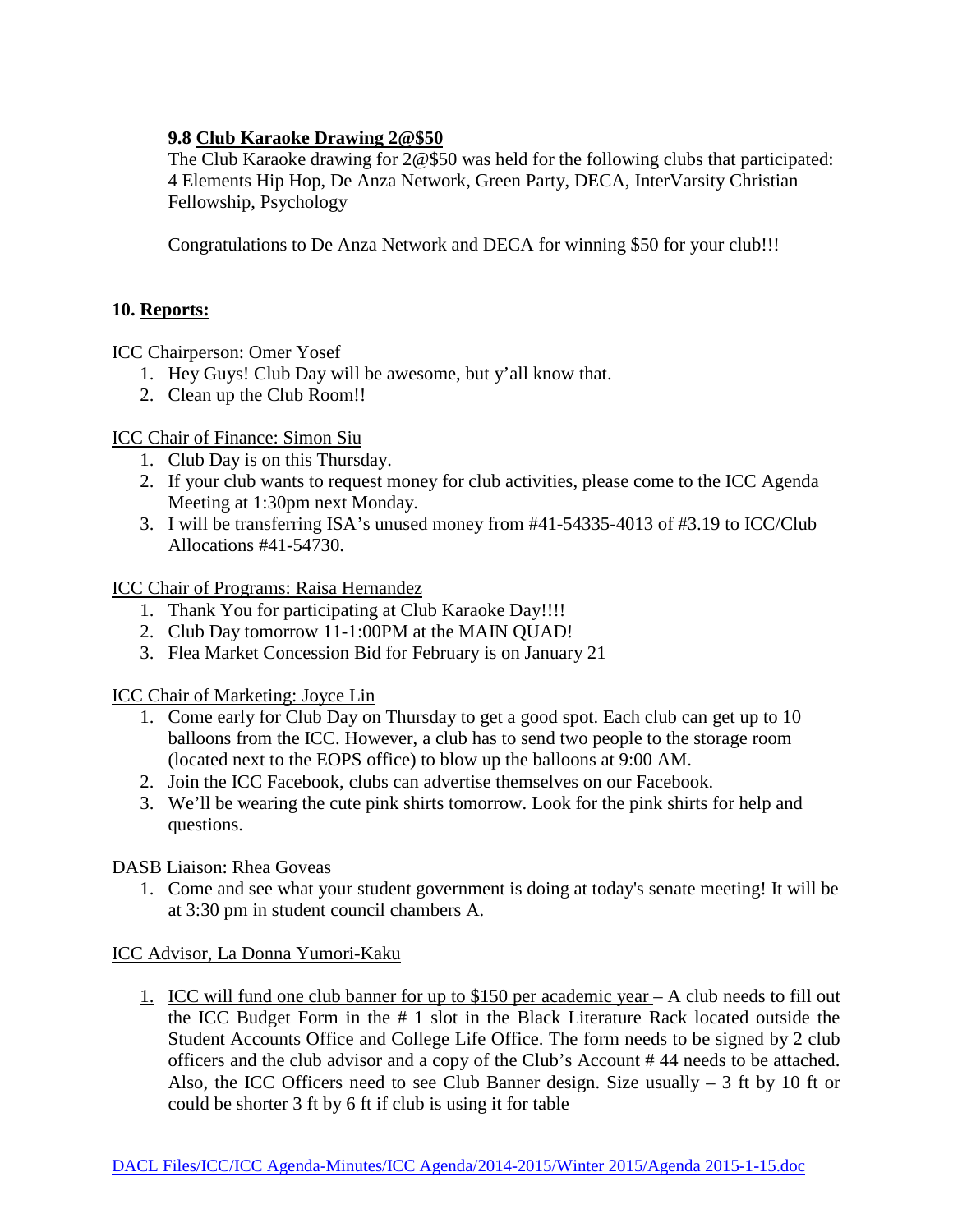- 2. Banner or Postcard Printing: ICC uses Advantage Grafix 10161 S. De Anza Blvd. Cupertino Mon – Fri 8:00AM – 5:00PM 408-466-0915 [Ben@advtangegrafix.com](mailto:Ben@advtangegrafix.com) Needs PDF files with high resolution photo [www.advatangegrafix.com](http://www.advatangegrafix.com/)
- 3. Club Room Hours: The Club Room is open M-TH 7:00AM-9:00PM and F 7:00AM 4:30PM. Use the door with the electronic lock at the end of the hallway since the other two doors are opened by 8:30AM and locked by 5:00PM.
- 4. De Anza Club Interest Forms: I am forwarding the emails of students who have indicated an interest in your club (from the De Anza club interest section) please be sure to contact them as soon as possible. I forward these emails only on Mon- Fri. so there may be a few days lack time when they originally sent it to me. Thanks.
- 5. New Student Orientation Classes: I need volunteers to assist me with these classes. Sign up on the half sheets after the ICC Meeting. Clubs who volunteer will be eligible for a \$50 drawing in Spring Quarter. Clubs must be present to win.
- 6. Equipment Check Out: The person who signs up for the equipment needs to be the person who picks up the equipment. Be sure to get instruction on how to use the equipment when you pick it up. Please return ALL the equipment back so others may use it. Please DO NOT take the equipment home with you

### **11. Announcements**

Matthew Travers: Coalition Announcement – 1/21/15, 2:20pm – 2:24pm, Student Council Chambers, Introducing the reserved room for woman, gender and sexuality. Asking for interest in gathering and coalition to unite clubs and groups in advancing the project.

|                                                                          | <b>Present</b> | <b>Absent</b> | Probation.<br>P | Probation.<br>AB. |
|--------------------------------------------------------------------------|----------------|---------------|-----------------|-------------------|
| 4 Elements Hip Hop Club 6/26/15                                          | $\mathbf{x}$   |               |                 |                   |
| 300! Bowling Club 6/30/15                                                | $\mathbf{x}$   |               |                 |                   |
| <b>Active Community Engagement Club (ACE)</b><br>9/1/15                  | $\mathbf x$    |               |                 |                   |
| Anime Club 5/14/15                                                       | $\mathbf{x}$   |               |                 |                   |
| Anti-Bullying Club (ABC) 5/19/15                                         | X              |               |                 |                   |
| Apple-N-Droid 4/21/15                                                    |                | $\mathbf x$   |                 |                   |
| <b>Asian Pacific American Students for Leadership</b><br>(APASL) 4/28/15 | $\mathbf x$    |               |                 |                   |
| <b>Association of Computer Machinery (ACM)</b><br>6/30/15                |                | $\mathbf X$   |                 |                   |
| Auto Technology 5/14/15                                                  | $\mathbf x$    |               |                 |                   |
| <b>Badminton Club 6/30/15</b>                                            | $\mathbf x$    |               |                 |                   |
| <b>Ballet Folklorico 9/29/15</b>                                         | X              |               |                 |                   |
| <b>Cheer and Dance Team 1/7/17</b>                                       | $\mathbf x$    |               |                 |                   |
| <b>Chinese Student Association (CSA) 6/20/15</b>                         | $\mathbf x$    |               |                 |                   |

# **12. Roll Call**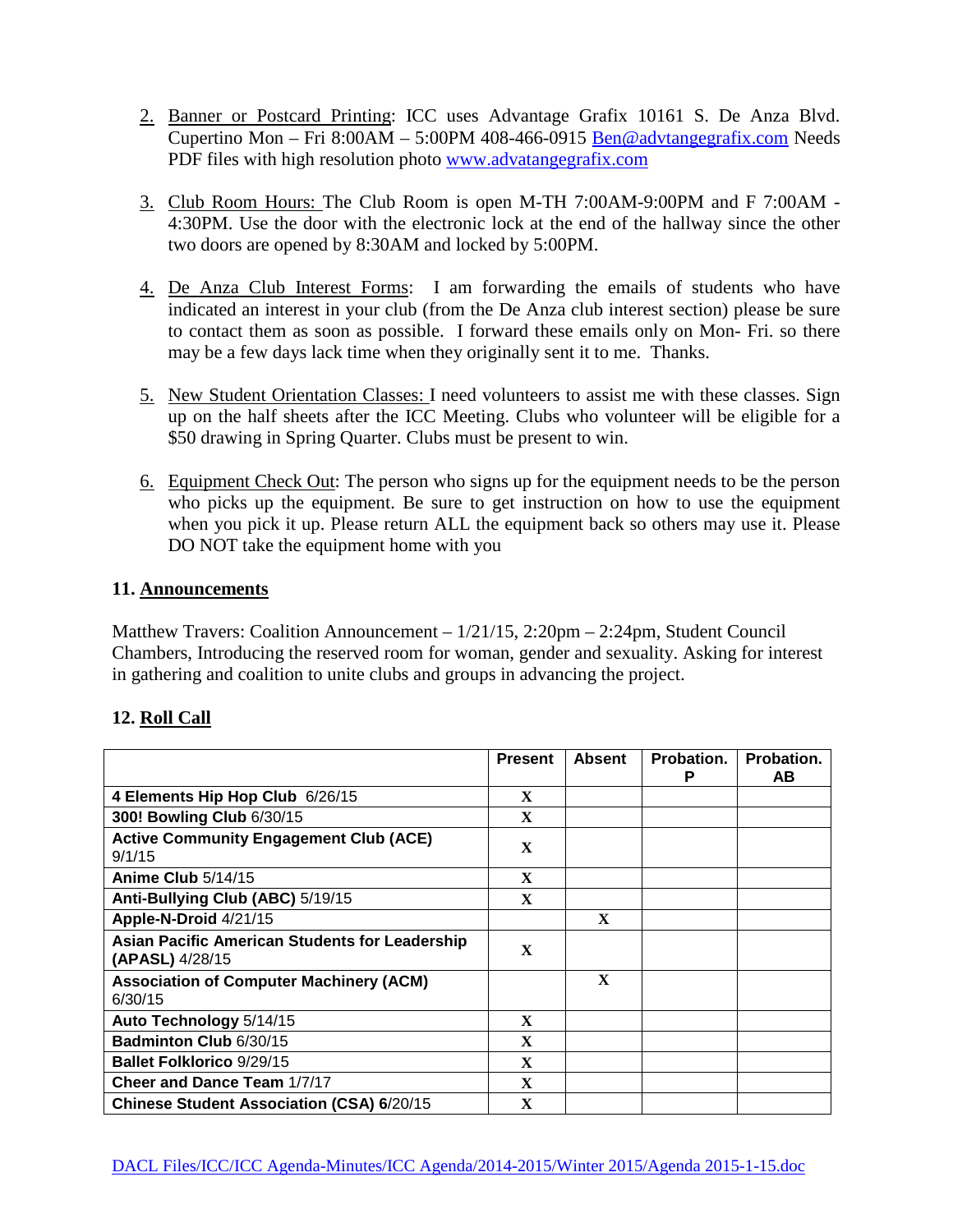| Christians on Campus 7/12/15                                               |                         | X            |              |  |
|----------------------------------------------------------------------------|-------------------------|--------------|--------------|--|
| Circle K 4/16/15                                                           | $\mathbf{X}$            |              |              |  |
| Cross Cultural Partners Club (CCPC) 3/7/15                                 | $\mathbf X$             |              |              |  |
| Cycling Dons 1/19/15                                                       | $\mathbf X$             |              |              |  |
| <b>DeAnthro</b>                                                            | $\mathbf X$             |              |              |  |
| De Anza Physics 12/25/14                                                   | $\mathbf X$             |              |              |  |
| <b>DECA 6/28/15</b>                                                        | $\mathbf X$             |              |              |  |
| Desi Student Association (DSA) 6/30/15                                     | X                       |              |              |  |
| Developers' Guild 5/30/15                                                  | $\overline{\mathbf{X}}$ |              |              |  |
| Economics Club 6/3/15                                                      | $\mathbf{X}$            |              |              |  |
| Elite Dance Club 3/31/15                                                   | $\mathbf X$             |              |              |  |
| Engineering Technology Club (ETC) 6/10/15                                  | $\mathbf X$             |              |              |  |
| Fellowship of Overseas Students (FOS) 1/16/15                              | $\mathbf X$             |              |              |  |
| Film Society 5/29/15                                                       |                         | X            |              |  |
| Food Club 4/1/15                                                           |                         |              | $\mathbf X$  |  |
| Future Business Leaders of America 4/1/15                                  | X                       |              |              |  |
| Global Financial Analysts (GFA) 4/20/15                                    |                         | X            |              |  |
| Grace Fellowship 6/26/15                                                   | $\mathbf X$             |              |              |  |
| Green Party 5/5/15                                                         | $\mathbf{X}$            |              |              |  |
| Hedge Fund 4/2/15                                                          |                         | X            |              |  |
| Hong Kong Students Association (HKSA) 10/2/15                              | X                       |              |              |  |
| Inclusability 5/22/15                                                      |                         | $\mathbf{X}$ |              |  |
| <b>Integral Movement for AB540 Student Success</b><br>$(LM.A.S.S)$ 1/29/15 | $\mathbf{X}$            |              |              |  |
| International Student Volunteers (ISV) 6/30/15                             |                         |              | $\mathbf X$  |  |
| International Youth Fellowship (IYF) 12/12/15                              | $\mathbf{X}$            |              |              |  |
| InterVarsity Christian Fellowship at De Anza<br>3/27/15                    | X                       |              |              |  |
| Iranian Student Association (ISA) 4/9/15                                   | $\mathbf X$             |              |              |  |
| <b>Japanese and American Association (JAA)</b><br>6/30/15                  |                         | $\mathbf X$  |              |  |
| K-Pop Dance Club 6/24/15                                                   | $\mathbf X$             |              |              |  |
| Korean Student Association (KSA) 6/30/15                                   | $\mathbf X$             |              |              |  |
| Latina/o Empowerment at De Anza (¡LEAD!)<br>8/30/15                        |                         |              | $\mathbf{X}$ |  |
| Leo Club De Anza 4/22/15                                                   |                         | $\mathbf{X}$ |              |  |
| Marketing Club 6/11/15                                                     | $\mathbf X$             |              |              |  |
| Mathematics Club 5/1/15                                                    |                         | X            |              |  |
| Medical Outreach Association 6/15/15                                       |                         | $\mathbf X$  |              |  |
| New-Lon-Kong 6/11/15                                                       |                         | $\mathbf{X}$ |              |  |
| Off-Campus Club 6/27/15                                                    | X                       |              |              |  |
| <b>Outdoor Club Til Notified</b>                                           | X                       |              |              |  |
| Permias Indonesian Student Organization (PISO)<br>9/29/15                  |                         | $\mathbf{X}$ |              |  |
| Philosophy Club 5/14/15                                                    | $\mathbf X$             |              |              |  |
| Psychology Club 5/20/15                                                    | $\mathbf X$             |              |              |  |
| Queer People of Color (QPOC) 6/30/15                                       | $\mathbf X$             |              |              |  |
| Rainbow Club 5/14/15                                                       | $\mathbf X$             |              |              |  |